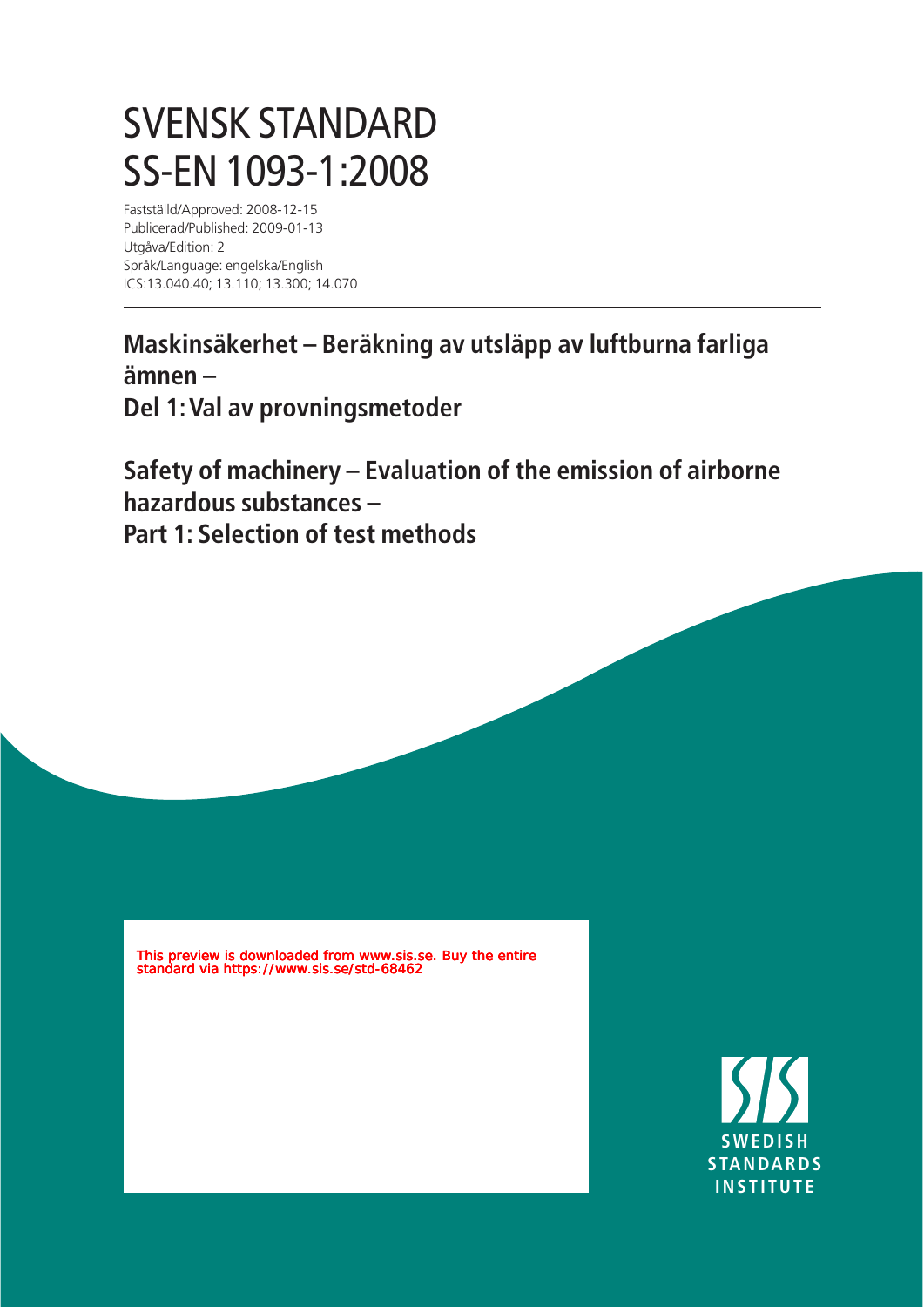# Hitta rätt produkt och ett leveranssätt som passar dig

#### **Standarder**

Genom att följa gällande standard både effektiviserar och säkrar du ditt arbete. Många standarder ingår dessutom ofta i paket.

#### **Tjänster**

Abonnemang är tjänsten där vi uppdaterar dig med aktuella standarder när förändringar sker på dem du valt att abonnera på. På så sätt är du säker på att du alltid arbetar efter rätt utgåva.

e-nav är vår online-tjänst som ger dig och dina kollegor tillgång till standarder ni valt att abonnera på dygnet runt. Med e-nav kan samma standard användas av flera personer samtidigt.

#### **Leveranssätt**

Du väljer hur du vill ha dina standarder levererade. Vi kan erbjuda dig dem på papper och som pdf.

#### **Andra produkter**

Vi har böcker som underlättar arbetet att följa en standard. Med våra böcker får du ökad förståelse för hur standarder ska följas och vilka fördelar den ger dig i ditt arbete. Vi tar fram många egna publikationer och fungerar även som återförsäljare. Det gör att du hos oss kan hitta över 500 unika titlar. Vi har även tekniska rapporter, specifikationer och "workshop agreement". Matriser är en översikt på standarder och handböcker som bör läsas tillsammans. De finns på sis.se och ger dig en bra bild över hur olika produkter hör ihop.

### **Standardiseringsprojekt**

Du kan påverka innehållet i framtida standarder genom att delta i någon av SIS ca 400 Tekniska Kommittéer.

# Find the right product and the type of delivery that suits you

#### **Standards**

By complying with current standards, you can make your work more efficient and ensure reliability. Also, several of the standards are often supplied in packages.

#### **Services**

Subscription is the service that keeps you up to date with current standards when changes occur in the ones you have chosen to subscribe to. This ensures that you are always working with the right edition.

e-nav is our online service that gives you and your colleagues access to the standards you subscribe to 24 hours a day. With e-nav, the same standards can be used by several people at once.

#### **Type of delivery**

You choose how you want your standards delivered. We can supply them both on paper and as PDF files.

#### **Other products**

We have books that facilitate standards compliance. They make it easier to understand how compliance works and how this benefits you in your operation. We produce many publications of our own, and also act as retailers. This means that we have more than 500 unique titles for you to choose from. We also have technical reports, specifications and workshop agreements. Matrices, listed at sis.se, provide an overview of which publications belong together.

#### **Standardisation project**

You can influence the content of future standards by taking part in one or other of SIS's 400 or so Technical Committees.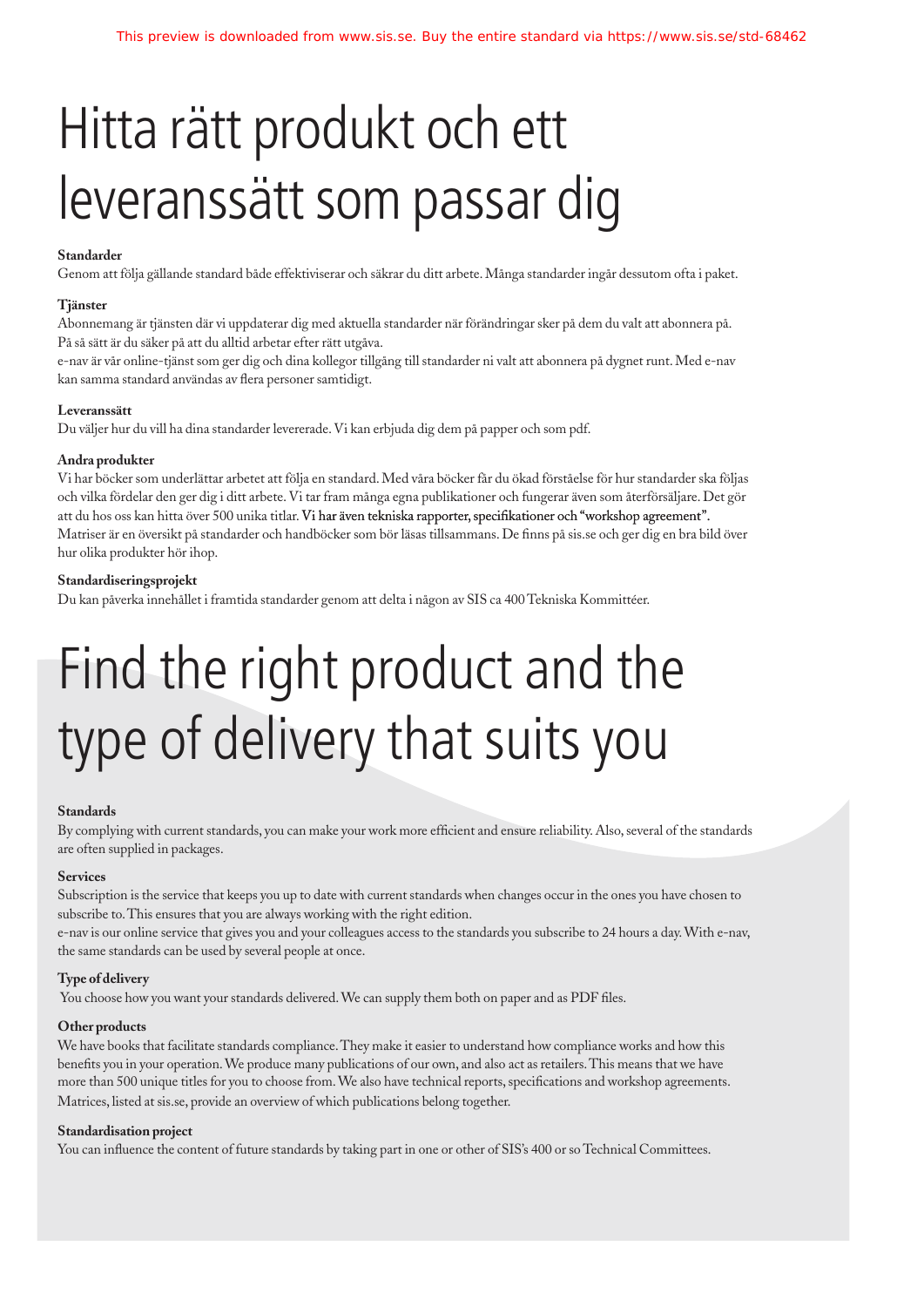Europastandarden EN 1093-1:2008 gäller som svensk standard. Detta dokument innehåller den officiella engelska versionen av EN 1093-1:2008.

Denna standard ersätter SS-EN 1093-1, utgåva 1.

The European Standard EN 1093-1:2008 has the status of a Swedish Standard. This document contains the official English version of EN 1093-1:2008.

This standard supersedes the Swedish Standard SS-EN 1093-1, edition 1.

av denna produkt regleras av slutanvändarlicensen som återfinns i denna produkt, se standardens sista sidor.

<sup>©</sup> Copyright/Upphovsrätten till denna produkt tillhör SIS, Swedish Standards Institute, Stockholm, Sverige. Användningen<br>av denna produkt regleras av slutanvändarlicensen som återfinns i denna produkt, se standardens sis

Upplysningar om sakinnehållet i standarden lämnas av SIS, Swedish Standards Institute, telefon 08-555 520 00. Standarder kan beställas hos SIS Förlag AB som även lämnar allmänna upplysningar om svensk och utländsk standard.

Information about the content of the standard is available from the Swedish Standards Institute (SIS), tel +46 8 555 520 00. Standards may be ordered from SIS Förlag AB, who can also provide general information about Swedish and foreign standards.

SIS Förlag AB, SE 118 80 Stockholm, Sweden. Tel: +46 8 555 523 10. Fax: +46 8 555 523 11. E-mail: sis.sales@sis.se Internet: www.sis.se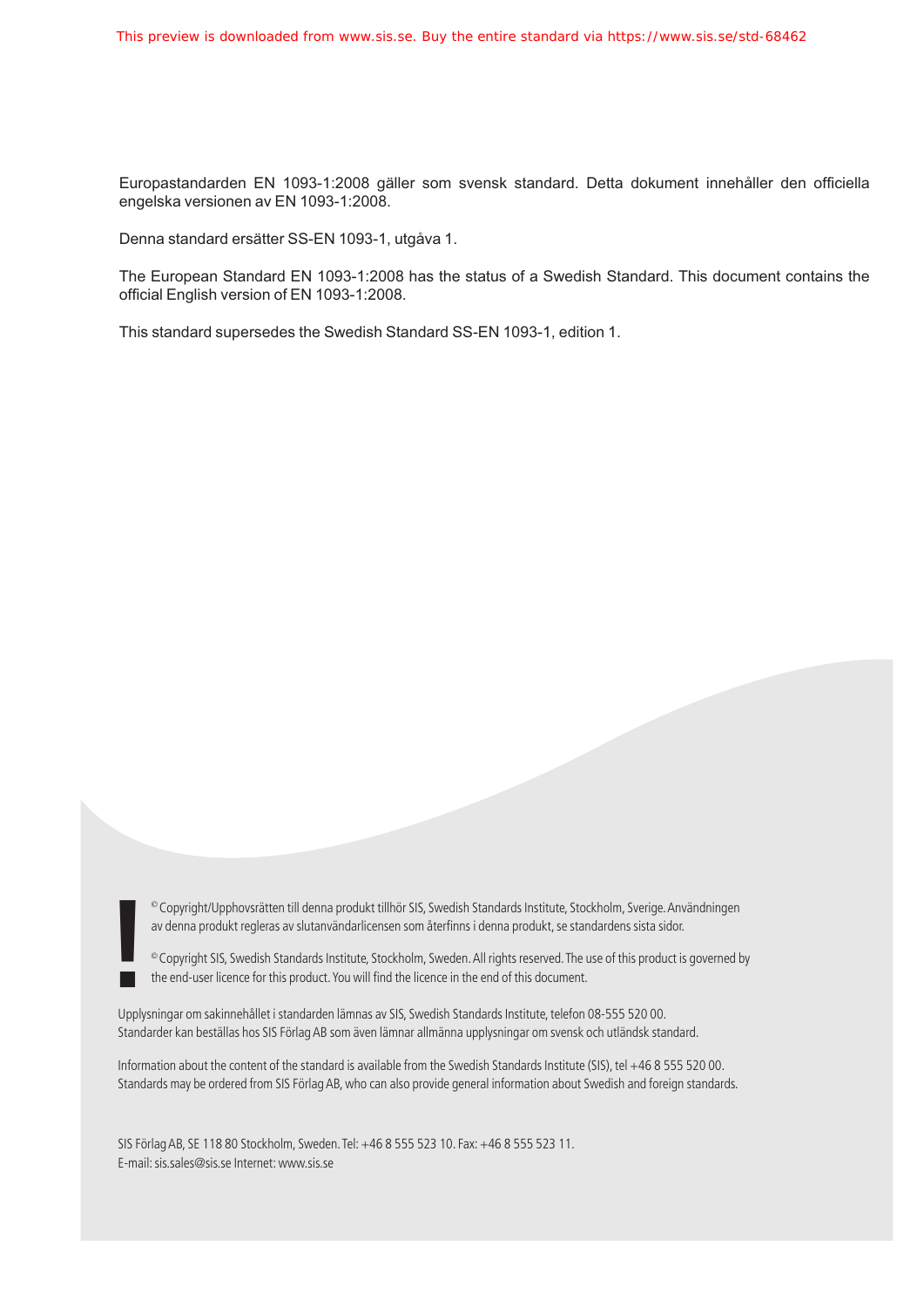This preview is downloaded from www.sis.se. Buy the entire standard via https://www.sis.se/std-68462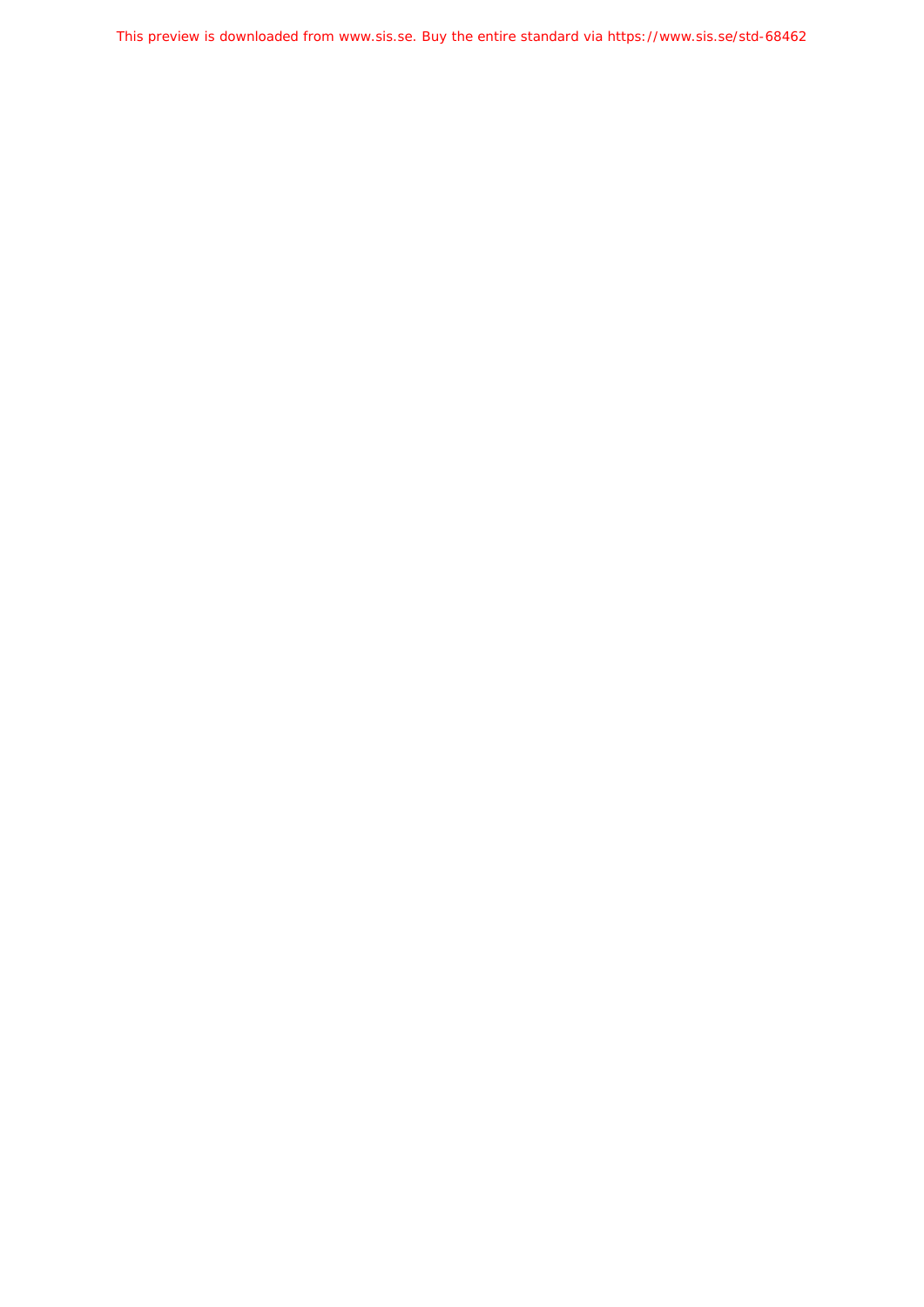# EUROPEAN STANDARD NORME EUROPÉENNE EUROPÄISCHE NORM

# **EN 1093-1**

December 2008

ICS 13.040.40 Supersedes EN 1093-1:1998

English Version

# Safety of machinery - Evaluation of the emission of airborne hazardous substances - Part 1: Selection of test methods

Sécurité des machines - Evaluation de l'émission de substances dangereuses véhiculées par l'air - Partie 1 : Choix des méthodes d'essai

Sicherheit von Maschinen - Bewertung der Emission von luftgetragenen Gefahrstoffen - Teil 1: Auswahl der Prüfverfahren

This European Standard was approved by CEN on 1 November 2008.

CEN members are bound to comply with the CEN/CENELEC Internal Regulations which stipulate the conditions for giving this European Standard the status of a national standard without any alteration. Up-to-date lists and bibliographical references concerning such national standards may be obtained on application to the CEN Management Centre or to any CEN member.

This European Standard exists in three official versions (English, French, German). A version in any other language made by translation under the responsibility of a CEN member into its own language and notified to the CEN Management Centre has the same status as the official versions.

CEN members are the national standards bodies of Austria, Belgium, Bulgaria, Cyprus, Czech Republic, Denmark, Estonia, Finland, France, Germany, Greece, Hungary, Iceland, Ireland, Italy, Latvia, Lithuania, Luxembourg, Malta, Netherlands, Norway, Poland, Portugal, Romania, Slovakia, Slovenia, Spain, Sweden, Switzerland and United Kingdom.



EUROPEAN COMMITTEE FOR STANDARDIZATION COMITÉ EUROPÉEN DE NORMALISATION EUROPÄISCHES KOMITEE FÜR NORMUNG

**Management Centre: rue de Stassart, 36 B-1050 Brussels**

© 2008 CEN All rights of exploitation in any form and by any means reserved worldwide for CEN national Members.

Ref. No. EN 1093-1:2008: E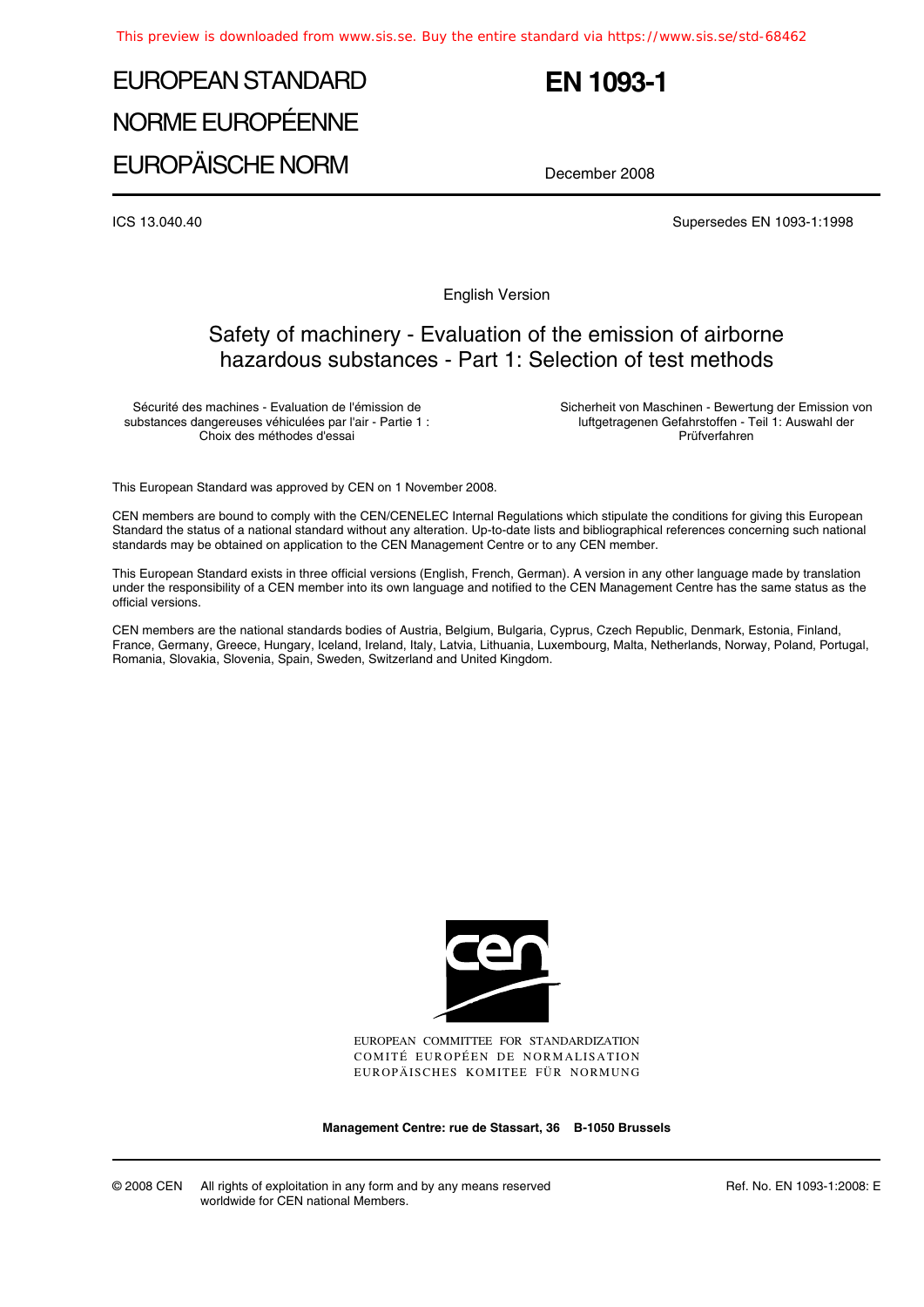This preview is downloaded from www.sis.se. Buy the entire standard via https://www.sis.se/std-68462 SS-EN 1093-1:2008 (E)

# **Contents**

| 1                              |                                                                                      |
|--------------------------------|--------------------------------------------------------------------------------------|
| $\mathbf{2}$                   |                                                                                      |
| 3                              |                                                                                      |
| 4<br>4.1<br>4.2<br>4.3         |                                                                                      |
| 4.3.1<br>4.3.2<br>4.3.3<br>4.4 |                                                                                      |
| 5<br>5.1<br>5.2<br>5.3<br>5.4  |                                                                                      |
| 6<br>6.1<br>6.2                |                                                                                      |
|                                | Annex A (informative) Standards suitable for the measurement of fluid flow rates 12  |
|                                | Annex ZA (informative) Relationship between this European Standard and the Essential |
|                                | Annex ZB (informative) Relationship between this European Standard and the Essential |
|                                |                                                                                      |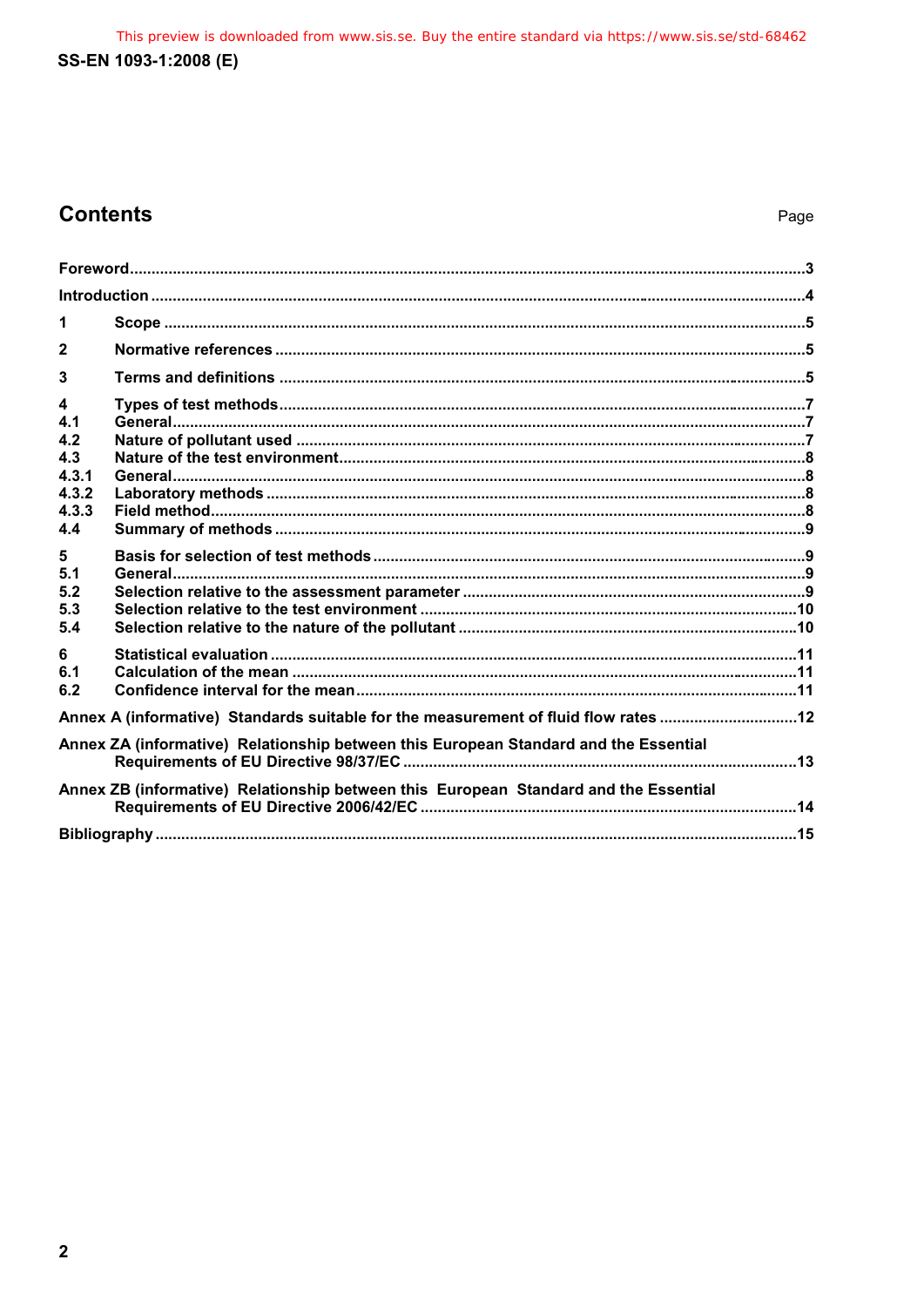# **Foreword**

This document (EN 1093-1:2008) has been prepared by Technical Committee CEN/TC 114 "Safety of machinery", the secretariat of which is held by DIN.

This European Standard shall be given the status of a national standard, either by publication of an identical text or by endorsement, at the latest by June 2009, and conflicting national standards shall be withdrawn at the latest by December 2009.

Attention is drawn to the possibility that some of the elements of this document may be the subject of patent rights. CEN [and/or CENELEC] shall not be held responsible for identifying any or all such patent rights.

This document supersedes EN 1093-1:1998.

For relationship with EU Directive(s), see informative Annexes ZA and ZB, which are integral parts of this document.

This part 1 of EN 1093 *Safety of machinery - Evaluation of the emission of airborne hazardous substances* belongs to a series of documents, the other parts of which are the following:

- Part 2: Tracer gas method for the measurement of the emission rate of a given pollutant;
- ~ Part 3: Test bench method for the measurement of the emission rate of a given pollutant;
- Part 4: Capture efficiency of an exhaust system, tracer method;
- Part 6: Separation efficiency by mass, unducted outlet;
- $-$  Part 7: Separation efficiency by mass, ducted outlet;
- Part 8: Pollutant concentration parameter, test bench method;
- Part 9: Pollutant concentration parameter, room method:
- $-$  Part 11: Decontamination index.

According to the CEN/CENELEC Internal Regulations, the national standards organizations of the following countries are bound to implement this European Standard: Austria, Belgium, Bulgaria, Cyprus, Czech Republic, Denmark, Estonia, Finland, France, Germany, Greece, Hungary, Iceland, Ireland, Italy, Latvia, Lithuania, Luxembourg, Malta, Netherlands, Norway, Poland, Portugal, Romania, Slovakia, Slovenia, Spain, Sweden, Switzerland and the United Kingdom.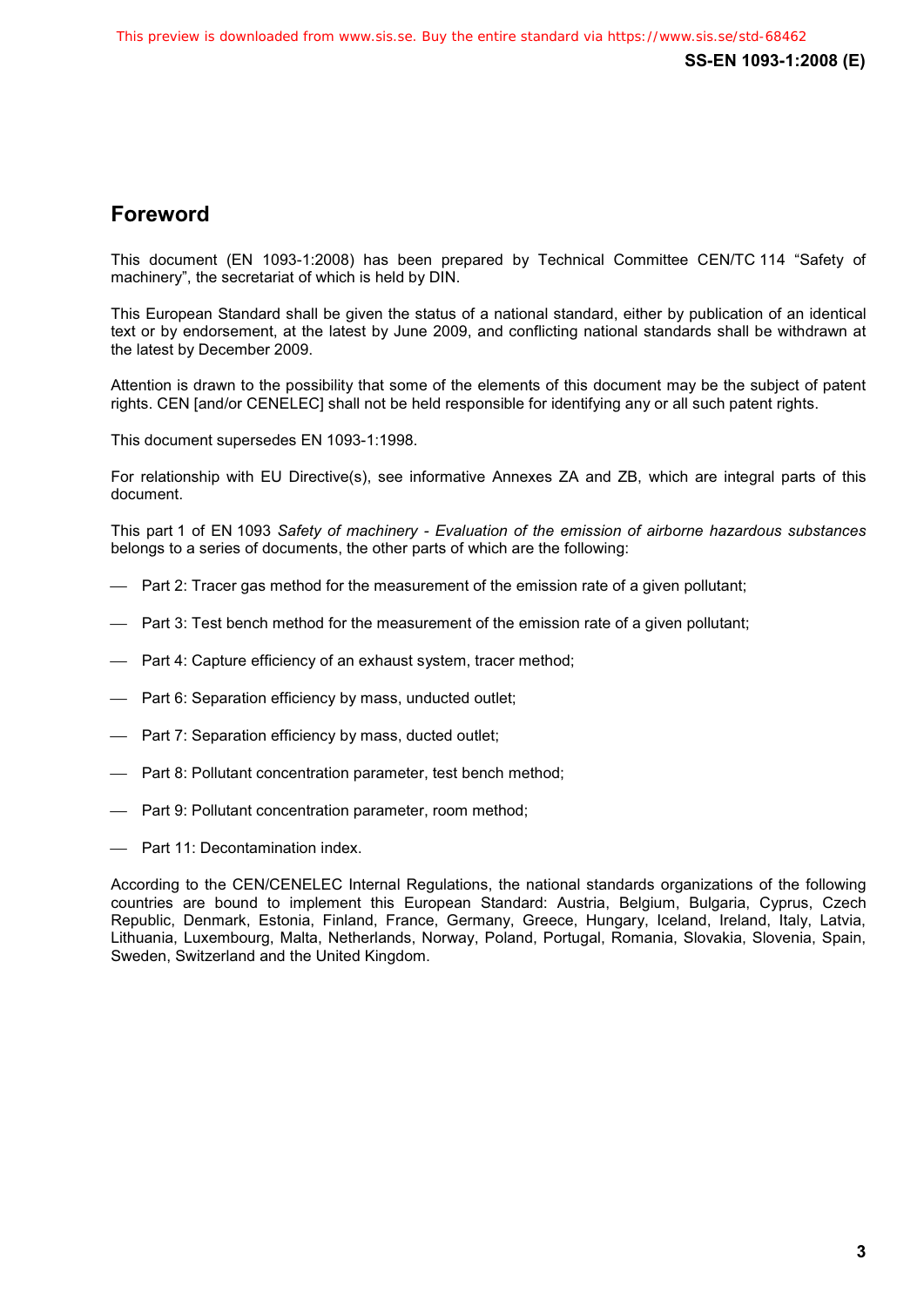# **Introduction**

The structure of safety standards in the field of machinery is as follows:

- ~ **Type-A standards** (basic safety standards) giving basic concepts, principles for design, and general aspects that can be applied to all machinery;
- ~ **Type-B standards** (generic safety standards) dealing with one safety aspect or one type of safeguard that can be used across a wide range of machinery:
	- ~ Type-B1 standards on particular safety aspects (e.g. safety distances, surface temperature, noise);
	- ~ Type-B2 standards on safeguards (e.g. two-hand controls, interlocking devices, pressure sensitive devices, guards);
- ~ **Type-C standards** (machine safety standards) dealing with detailed safety requirements for a particular machine or group of machines.

This European Standard is a type-B standard as stated in EN ISO 12100-1.

The provisions of this European Standard can be supplemented or modified by a type-C standard.

For machines which are covered by the scope of a type-C standard and which have been designed and built according to the provisions of that standard, the provisions of that type-C standard take precedence over the provisions of this type-B standard.

The concentration level of substances resulting from emission of airborne hazardous substances from machines depends upon factors including:

- emission rate of airborne hazardous substances ("pollutants") from the machine under examination, depending of the type of process and the production rate of the machine;
- performance of the pollutant control system associated with the machine and, in the case of air recirculation, the performance of the separation system;
- ~ surrounding conditions, especially the air flow pattern, which can reduce the pollution (efficient general ventilation) or increase it (disturbing air, crossdraughts);
- ~ worker's location in relation to the machine and its pollutant control system, and taking into account the workers movements;
- ~ quality of maintenance; poor quality has generally an adverse effect on the performance of the pollutant control and the separation systems.

This European Standard concerns the first two points in this list and forms only one part of a comprehensive risk assessment. It is not for a risk assessment of the workplace. Evaluation of the parameters defined in this European Standard leads to an evaluation of the performance of the machine and its associated pollutant control system.

This European Standard can be used as a part of verification described in EN 626-2.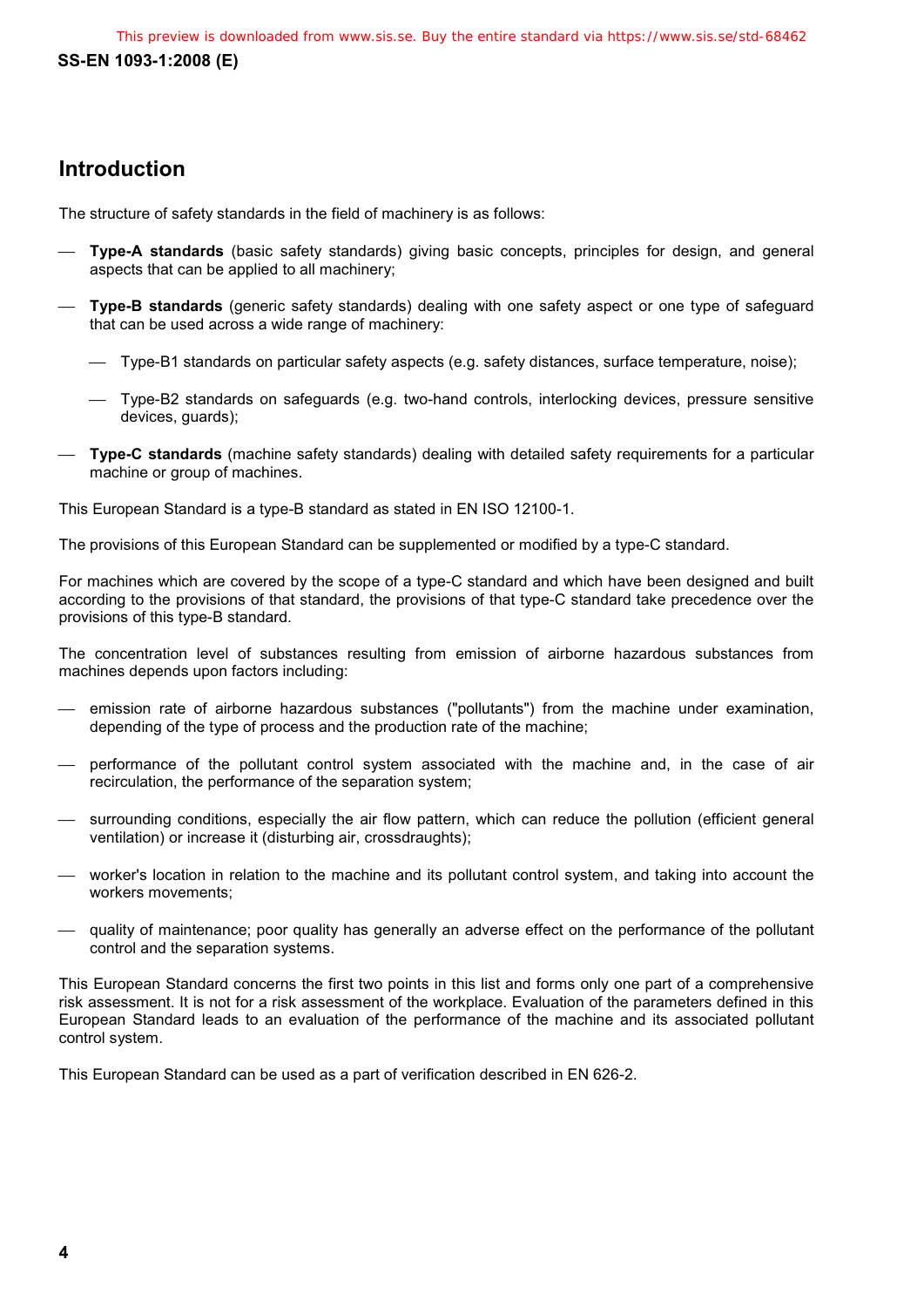# **1 Scope**

This European Standard specifies parameters which can be used for the assessment of the emission of pollutants from machines or the performance of the pollutant control systems integrated in machines. It gives guidance on the selection of appropriate test methods according to their various fields of application and types of machines including the effects of measures to reduce exposures to pollutants. The test methods are given in additional parts of this European Standard (see Table 1 and Annex A).

# **2 Normative references**

The following referenced documents are indispensable for the application of this document. For dated references, only the edition cited applies. For undated references, the latest edition of the referenced document (including any amendments) applies.

EN 626-2, *Safety of machinery – Reduction of risks to health from hazardous substances emitted by machinery – Part 2: Methodology leading to verification procedures*

EN ISO 12100-1:2003, *Safety of machinery – Basic concepts, general principles for design – Part 1: Basic terminology, methodology (ISO 12100-1:2003)*

# **3 Terms and definitions**

For the purposes of this document, the terms and definitions given in EN ISO 12100-1:2003 and the following apply.

# **3.1**

# **uncontrolled emission rate of a given pollutant**

 $m_{\rm H}$ 

mass of pollutant emitted from the machine into the space around the machine per unit of time

NOTE Any measures to reduce the air pollution around the machine (e.g. capture devices, containment equipment, wetting process) should not be used or should be de-activated.

# **3.2**

# **controlled emission rate of a given pollutant**

 $\dot{m}_k$ 

mass of pollutant emitted from the machine into the space around the machine per unit of time, taking into account the effects of measures to reduce the air pollution

NOTE Any measures to reduce the air pollution around the machine (e.g. capture devices, containment equipment, wetting process) should be used or activated.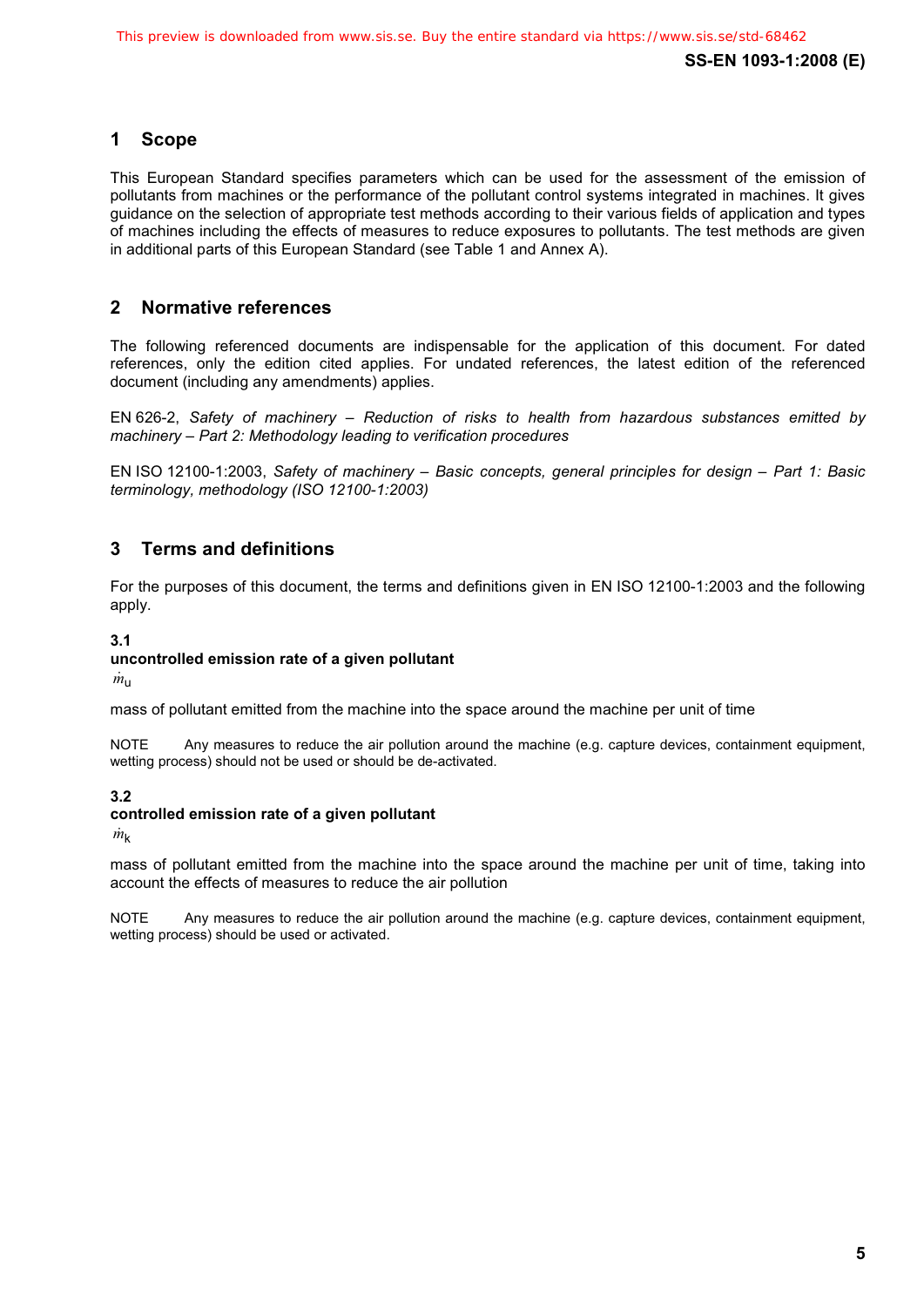# **3.3 capture efficiency**

 $\eta_c$ 

<pollutant control system> ratio of the mass flow rate of a given pollutant directly collected by the pollutant control system to the uncontrolled mass flow rate of this pollutant emitted from the machine

NOTE 1 The capture efficiency, as a percentage, can be calculated by the following equation:

$$
\eta_{\rm c} = \frac{\dot{m}_{\rm u} - \dot{m}_{\rm k}}{\dot{m}_{\rm u}} \times 100 \tag{1}
$$

This equation is applicable only if  $m_u - m_k$  represents the pollutant mass flow rate directly captured. This parameter is not usable when the amount of emission is affected by the control system.

NOTE 2 Where the pollutant control system is an exhaust system and provided comparable discharge and flow patterns of the real pollutant can be simulated by a tracer technique, the equation becomes:

$$
\eta_{\rm c} = \frac{q_{\rm c}}{q_{\rm E}} \times 100 \tag{2}
$$

where

 $q_c$  flow rate of tracer collected by exhaust system during operation;

- $q<sub>E</sub>$  flow rate of tracer emitted (measured by emitting the tracer directly into exhaust system during the first phase)
- NOTE 3 For further details, see EN 1093-4:1996+A1:2008, Clause 5.

## **3.4**

## **separation efficiency by mass**

 $\eta_s$ 

 $\leq$ air cleaning system> ratio of the mass of pollutant retained by the air cleaning system ( $m_3$ ) to the mass of pollutant entering the air cleaning system (*m*1) during a given period

NOTE 1 For special applications the number of fibres or particles is measured instead of the mass.

NOTE 2 The separation efficiency of an air cleaning system, as a percentage, can be calculated by the following equation:

$$
\eta_{\rm s} = \frac{m_3}{m_1} \times 100 \tag{3}
$$

NOTE 3 In certain cases it can be necessary to consider only that part of pollutants (e.g. size of particles) which is actually hazardous for exposed persons; e.g. separation efficiency of a separation system against hazardous dust is measured as a function of particle size – otherwise the results are possibly not reliable for health and safety purposes.

## **3.5**

# **pollutant concentration parameter**

 $P_c$ 

the measured concentration of a given pollutant in defined position(s) near the machine